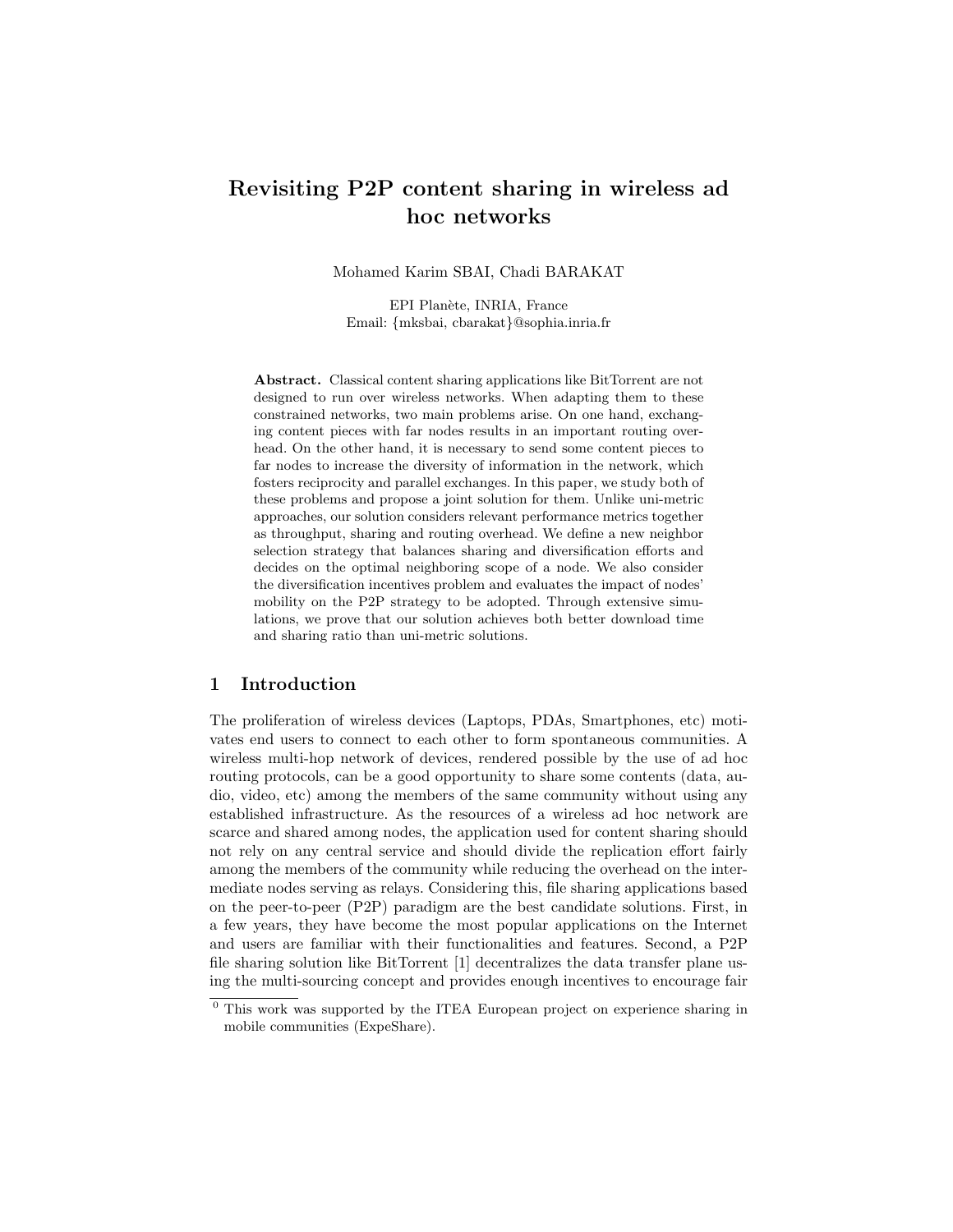sharing. It is thus very beneficial to have the same principles applied in a wireless environment because nodes will tend to save capacity and energy. Multi-hop wireless communications consume resources in intermediate nodes and so there is a strong need for reducing the routing overhead.

Whereas efficient content localization in wireless ad hoc networks has attracted considerable research interest [4][5], the content replication problem is still in its first steps. BitTorrent [1] is the best known P2P content replication protocol that optimizes the data transfer plane. Previous studies focus on tuning BitTorrent algorithms to wireless networks to ameliorate a specific performance metric without considering all the metrics jointly. Some of them [2] aim to improve the global download time by reducing the routing overhead. In fact, the idea proposed is to make peers only concentrate on their nearby neighbors. We show in this paper that if this is done, the replication burden is unequally distributed among peers and that there is a poor transmission parallelism in the network. This is contradictory to the goals of BitTorrent and is not suitable for wireless ad hoc networks. In another previous work [3], we propose replicating the initial seed of the content at the edge of the network in order to increase the diversity and improve the parallelism. Although these policies recofd better download times and point to some new directions, they are limited to some specific cases that need to be generalized to clearly illustrate the relationship between content replication, user performance, fairness and overhead on the underlying network. On one side there is a need to diversify the content in the network to improve user perceived quality and enforce fairness, and on the other side, any diversification is costly because of the multi-hop routing. Optimal balance and how to achieve it are still not clear.

In this paper, we make an in-depth study of the routing overhead and content diversity problems in P2P applications run over wireless ad hoc networks. We observe the following dilemma: How can the download time be reduced while maintaining sufficient parallel transmissions in the network and a fair distribution of replication load? How can fair sharing be boosted by diversifying pieces of the content without increasing the routing overhead? Our objective is to come up with a joint solution for the routing overhead and content diversity problems. We mainly want to increase the sharing opportunities and have a minimum download time without overloading the network. In our ivestigation, we respect the natural tendency that peers, unless they have the entire content (called leechers in the former case and seeds in the latter case), have no incentives to participate in content diversification. Indeed, as in BitTorrent philosophy, leechers are only interested in sharing content with other peers who have new parts of the content to reciprocate. Only seeds are generous enough to participate in diversifying content for improving global performance.

We propose a new neighbor selection strategy that distinguishes between two main efforts of peer-to-peer file sharing application: the sharing effort and the diversification effort. First, we try to answer the following question: What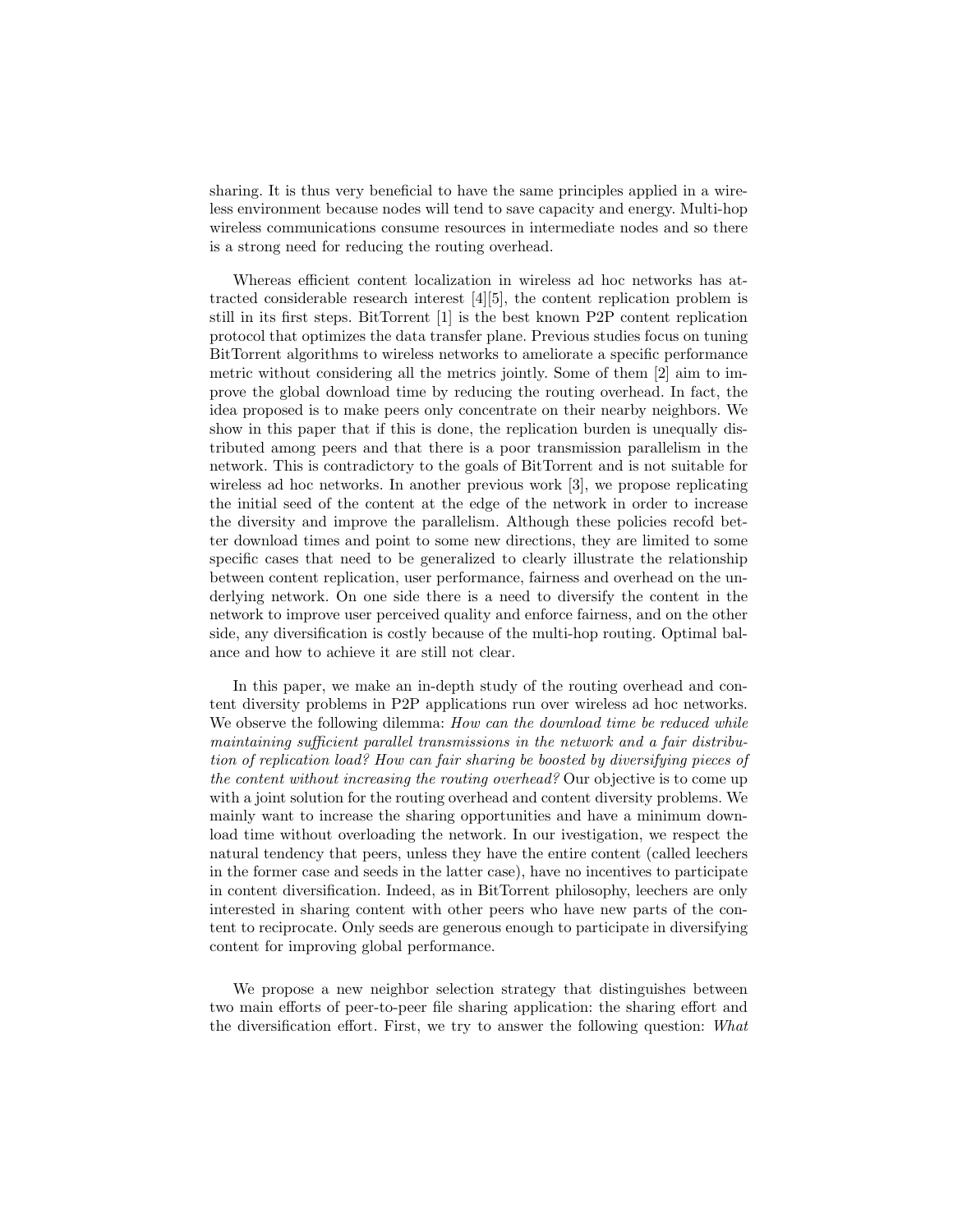must be the importance of the sharing and diversification efforts? We study in this work the best scope of sharing that minimizes the routing overhead. Our first finding is that the sharing effort must be made in a narrow area around each peer, otherwise this results in an important routing overhead. On the other side, the diversification effort aims to increase the entropy of information in the network to boost parallelism. That is why the diversification area should be taken wider than the sharing area. Clearly, diversifying content pieces in the network is very costly, thus this effort must be made less frequently than the sharing effort. In this paper, we study the impact of the diversification area around each seeding node and propose an efficient strategy for scheduling sharing and diversification connections of a peer. Another important question we address is the appropriate neighbor selection strategy while the diversification effort. By comparing different strategies, we prove that randomly choosing a peer in the diversification scope is the best approach. Our solution pays attention to balance the load equally among the different seeds in a diversification area. We also study the impact of node mobility on the diversity of pieces in the network and prove that the diversification effort must be slowed down in this case. The sharing area, however should be always limited to close physical neighbors, whatever the mobility pattern is.

Using our extension of the NS-2 network simulator [7] and realistic network realizations, we prove through extensive simulations that when using our neighbor selection strategy, BitTorrent achieves both better download time and better sharing ratio than its classical Internet version. It outperforms in all regards other solutions limiting the scope of the neighborhood without diversifying pieces. We can also achieve a better download time and better sharing ratio than when replicating the content at the edge of the network.

The remainder of this paper is organized as follows. Section 2 presents the background of our work and the methodology of our investigation. Section 3 studies the routing overhead problem and Section 4 mitigates the content diversity problem. Section 5 presents our solution in details. Section 7 summarizes our contribution and gives some future directions.

# 2 Background and Methodology

#### 2.1 Background

BitTorrent [1] is a scalable and efficient P2P content replication protocol. Each peer shares some of its upload capacity with other peers in order to increase the global system capacity. Peers cooperating together to download a content form a sharing overlay called Torrent. To facilitate the replication of content in the network and to ensure multi-sourcing, each file is subdivided into a set of pieces. A peer who has all pieces of the file is called a seed. When the peer is downloading pieces, it is called a leecher. Among the members of the torrent, neighbors are those with whom a peer can open a TCP connection to exchange data and information. Only four simultaneous outgoing active TCP connections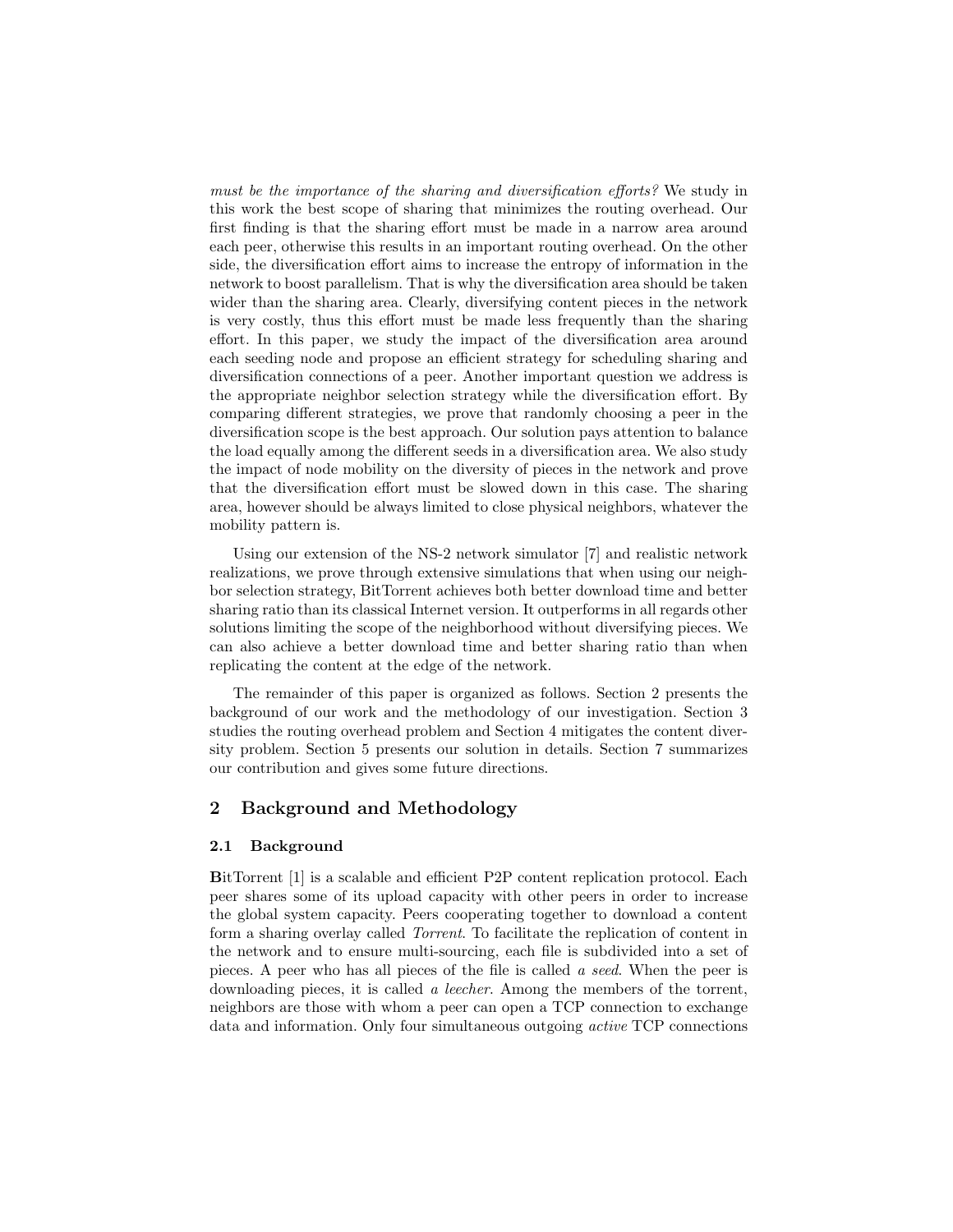are allowed by the protocol. The corresponding neighbors are called effective neighbors. They are selected according to the choking algorithm of BitTorrent. This algorithm is executed periodically and aims at identifying the best uploaders. Once the choking period expires, a peer chooses to unchoke the 3 peers uploading to him at the highest rate. This strategy, called tit-for-tat, ensures reciprocity and enforces collaboration among peers. Now, to discover new upload capacities, a peer randomly chooses a fourth peer to unchoke. All other neighbors are left choked. When unchoked, a peer selects a piece to download using a specific piece selection strategy. This strategy is called local rarest first. When selecting a piece, a peer chooses the piece with the least redundancy in its neighborhood. Rarest first is supposed to increase the diversity of pieces [6].

#### 2.2 Scenario and Methodology

We start from the BitTorrent protocol and consider the interesting case where all nodes of a wireless ad hoc network are interested in sharing the same content. We want to understand the performance of BitTorrent in this challenging dense case before moving to more sparse torrents. Indeed, when the torrent is dense, the routing overhead on peers is at its maximum, since on one hand, the volume of exchanged data is large, and on the other hand any packet sent over multiple hops will steal bandwidth from all intermediate nodes, which are also peers. Note that a packet relayed by a node at the routing layer is not seen by the applications running in this node, in particular the BitTorrent application. We first consider that nodes are fixed and randomly distributed in the plane so that they form a big connected network. This means that content diversity cannot be obtained without sending data to far away nodes. Then, we extend the study in Section 6 to mobile scenarios and prove that if nodes are mobile, their movements help to increase the entropy of information in the network, hence making the scenario less challenging and more reciprocal.

In our investigation, we proceed with an experimental approach using the NS- 2 network simulator [7]. To do this, we extend NS-2 by implementing a tunable BitTorrent-like module that allows content sharing in wireless ad hoc networks. With our module, the neighbor selection and piece selection strategies of the BitTorrent client can be changed and the resulting performance measured. In addition to the data transfer plane, our module implements a peer discovery mechanism on each peer. This mechanism emulates for the BitTorrent client the existence of a centralized tracker providing it with the list of torrent members. Since this work focuses on the data transfer plane, the optimization of the membership management mechanism is out of the scope of this paper. Furthermore, our module profits from the existing NS-2 modules to ensure wireless communication and multi-hop routing of packets. The wireless ad hoc network that we are simulating consists of 50 nodes randomly distributed in a  $500m \times 80m$  square area. When nodes are taken fixed, we discard all realizations where the topology is not connected. Nodes connect to each other using the 802.11 MAC Layer with the RTS/CTS-Data/ACK mechanism enabled. The data rate is set to 11 Mb/s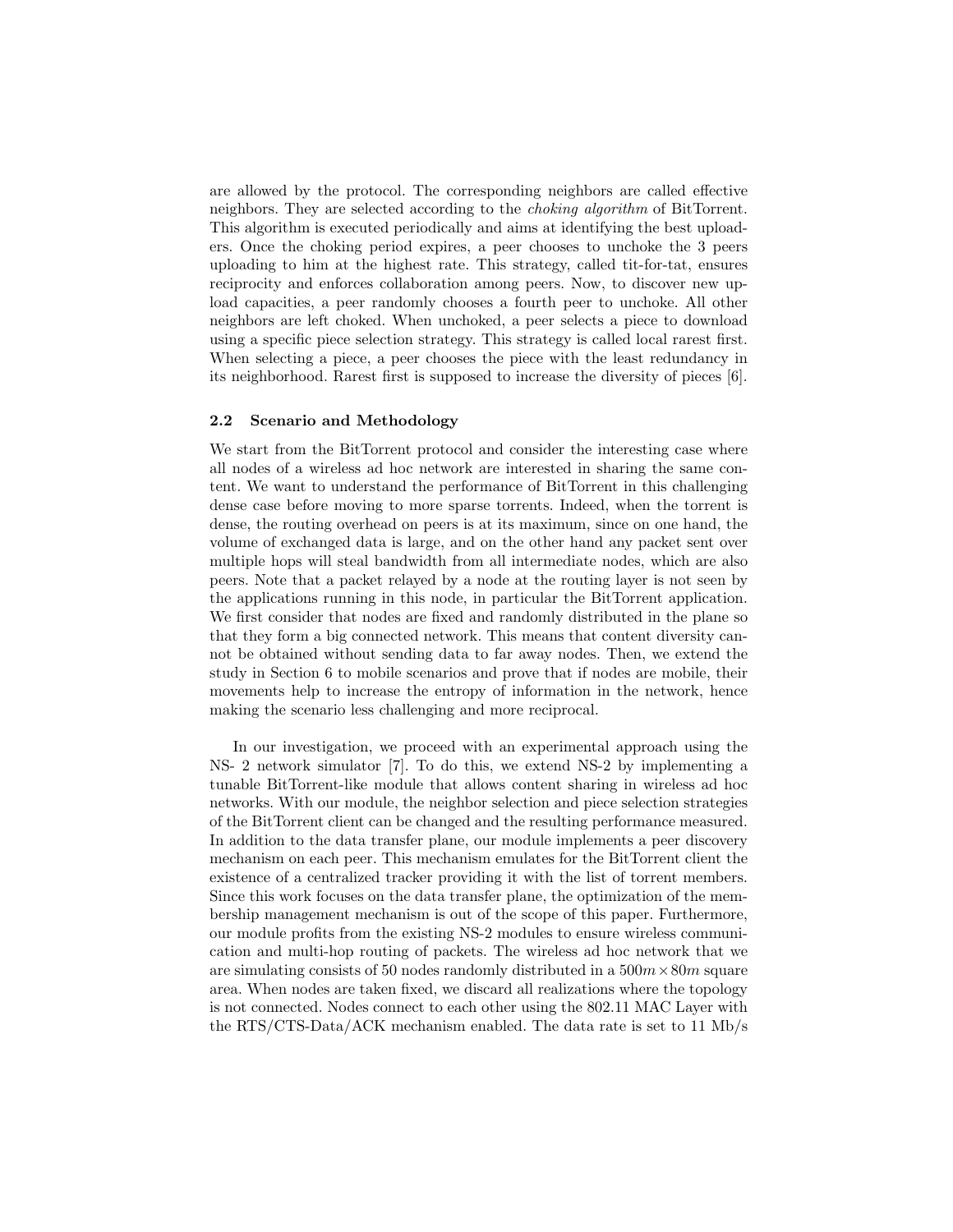and the wireless range to 50m. The ad hoc routing service is ensured thanks to the DSDV proactive protocol [8]. At the beginning of each simulation, a random node is chosen as the seed of the content and the other nodes are leechers. The content is a 100 Mbytes data file that is subdivided into 1000 pieces. All peers start downloading the file at the same time (a flash crowd scenario). The BitTorrent choking period is set to 40s.

# 3 The routing overhead problem

The first question we address regards the optimal neighbor selection strategy for P2P content sharing in wireless ad hoc networks. In our investigation, we start from the classical version of BitTorrent and we vary the scope of the sharing area of the peers. This scope represents the maximum number of hops between peers authorized to exchange pieces. The version deployed in the Internet, called later classical version for short, corresponds to a sharing scope equal to the maximum number of hops in the network.



Fig. 1. Download time per peer vs. number Fig. 2. Download time per peer vs. scope of hops to the initial seed of sharing

Figure 1 plots the average download time of the content per peer as a function of the number of hops of that peer to the initial seed for different values of the sharing scope. On one hand, the download time increases with the number of hops to the seed for all values of the sharing scope. This is mainly due to the fact that the achievable throughput of TCP decreases considerably with the number of hops in a wireless ad hoc network. Peers far from the seed get most, if not all, of the pieces of the content in multi-hop via other peers. On the other hand, the classical version of BitTorrent has the largest download time because of the routing overhead and the degradation of TCP performance in a multi-hop environment. For the best performances, the sharing scope needs to be limited to a small value, e.g. one or two. Figure 2 consolidates this observation by showing the average download time over all nodes as a function of the scope of sharing. This figure shows an amelioration in the download time when this sharing scope is reduced. In fact, the routing overhead is minimal when the scope is small, otherwise pieces of content are forwarded by intermediate nodes at the routing layer without profiting from them at the BitTorrent layer, which incurs a lot of overhead on these nodes. Moreover, additional transmissions are needed later to send the same pieces to these intermediate nodes. Another important factor is that the throughput of TCP is better over short distances and in this case,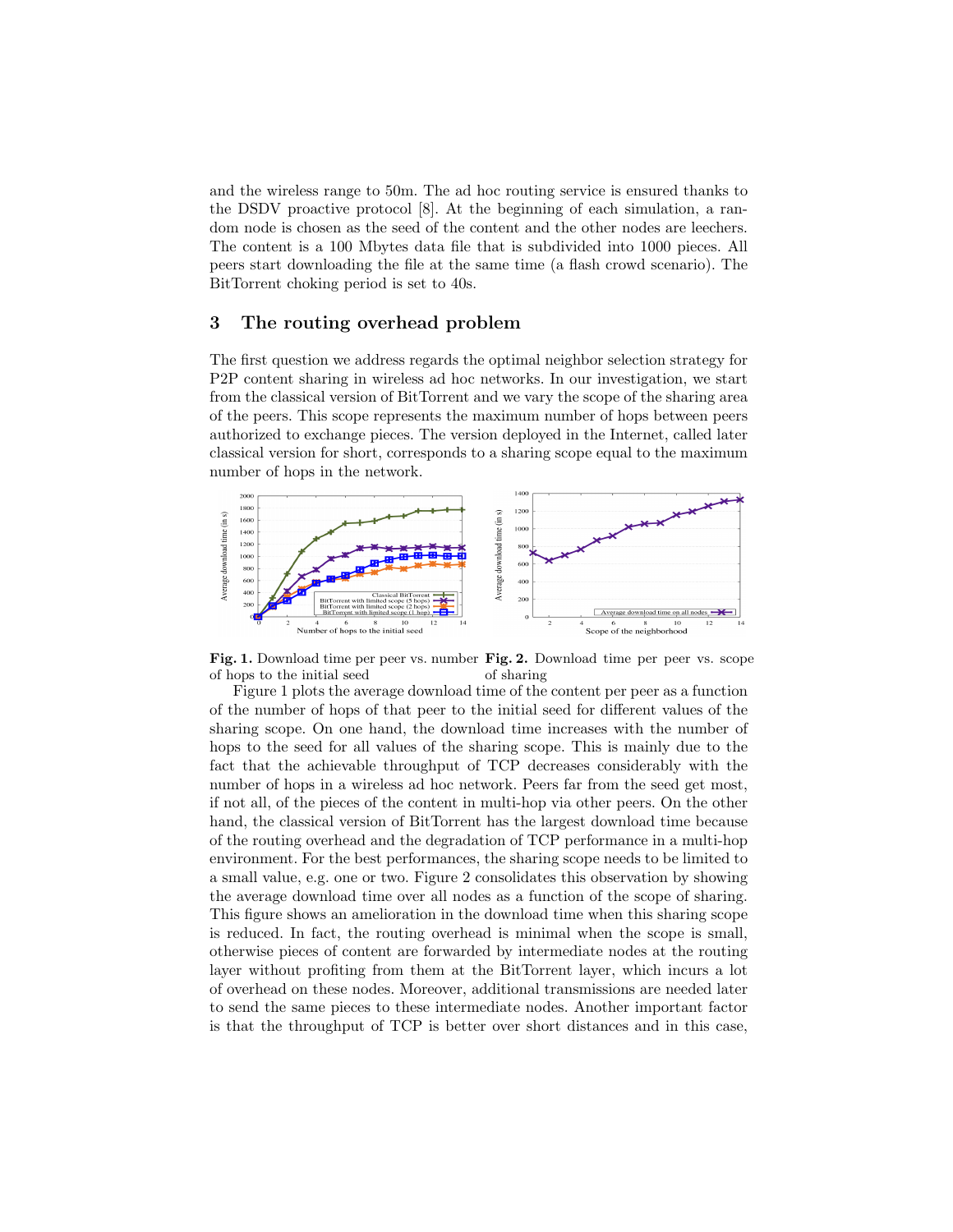more pieces of data can be sent during the choking time slot. Figures show a slightly better gain for a scope of two hops, compared to a scope of one hop, even though there is some routing overhead in the former case. In fact, the twohop case allows more neighbors, which leads to a better sharing and a better forwarding of pieces. At the same time, the routing overhead is still small, so that we can notice an overall gain. Unfortunately, for scopes larger than two hops, the routing overhead becomes big enough to counteract any gain from having more neighbors.

## 4 The piece diversity problem

In the previous section, we showed that decreasing the scope of sharing ameliorates the download time. In this paragraph, we try to answer the following questions: By limiting the scope of sharing, are we limiting the sharing opportunities between nodes? Is there fair sharing among them in this case? Is there a piece diversity problem? When sharing scope is very limited, the pieces of the content most likely propagate from the initial seed to the farthest nodes in a unique direction via other nodes in between. Far nodes do not have original pieces to provide to upstream nodes that are closer to the initial seed. That is why nodes fail to reciprocate data with each other, and hence, the load of sharing is not equally divided among them. In general, the farther the nodes are from the initial seed, the fewer packets they will have to send. Moreover, there will be no diversity of pieces in the network. The same pieces will propagate from one neighborhood to another, which cannot result in a fair exchange.



Fig. 3. Sharing ratio as a function of the Fig. 4. Sharing ratio as a function of the number of hops to the initial seed scope of sharing

To strengthen this claim, we plot in Figure 3 the sharing ratio as a function of the number of hops to the initial seed for the same simulations used in the previous section. The sharing ratio between a couple  $(i, j)$  of peers is defined as:  $R_{ij} = \frac{min(D_{ij}, D_{ji})}{max(D_{ij}, D_{ji})}$  $\frac{m_{in}(D_{ij}, D_{ji})}{max(D_{ij}, D_{ji})}$ , where  $D_{ij}$  is the amount of data that node i has downloaded from node j during the torrent lifetime. This ratio measures the magnitude of the reciprocity between two nodes. A value nearing null means a one-way propagation of data. The ideal fair sharing case is obtained when the sharing ratio is equal to 1. From Figure 3, one can observe the following:

– The sharing ratio increases slightly with the number of hops to the initial seed. In fact, far peers can reciprocate some data with other far peers because they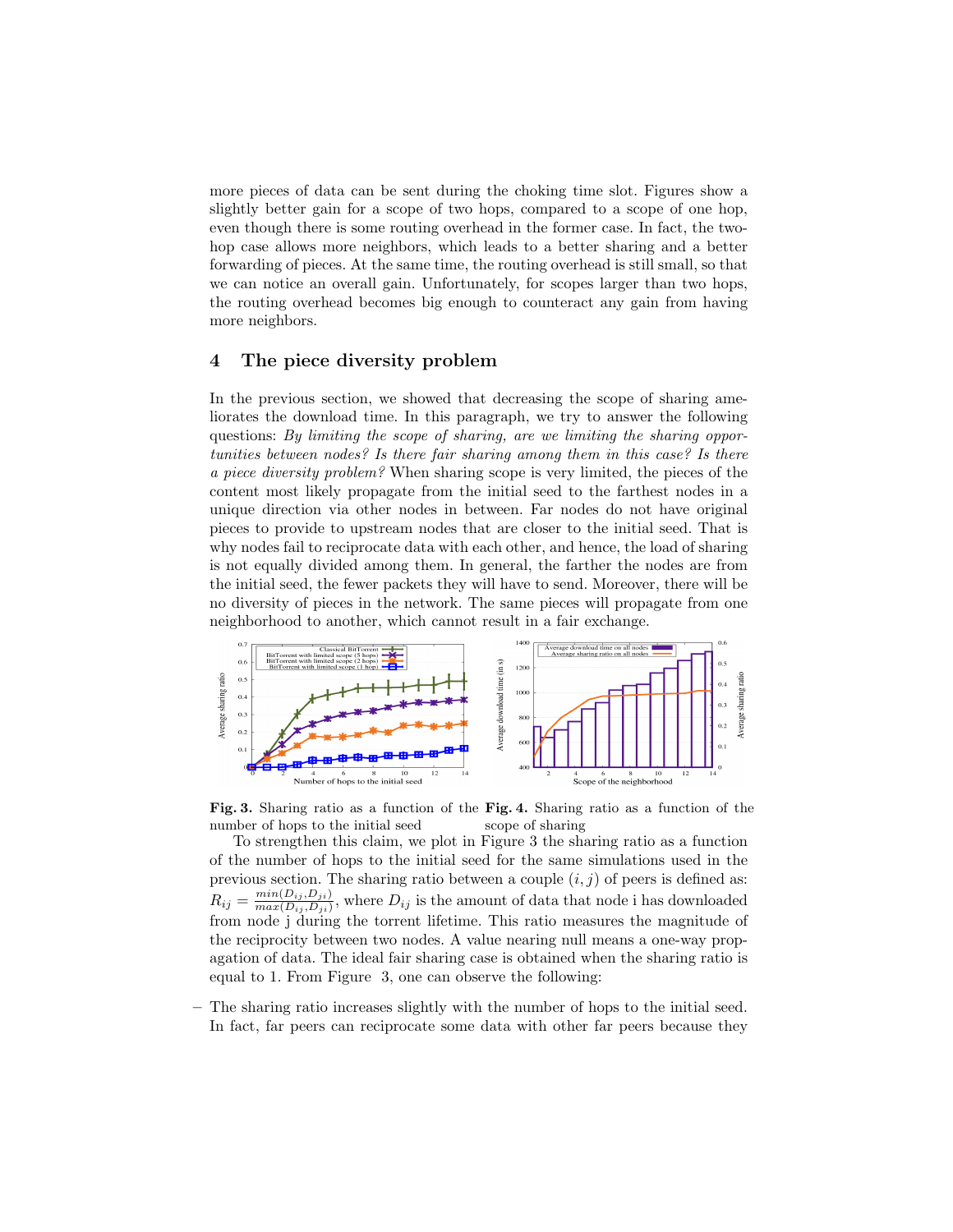can both receive different pieces on different paths. The farther the nodes are from the initial seed, the more of these different paths exist. But the diversity of pieces is still low, as the dissemination is done in a unique direction.

- When the scope of sharing is decreased, the sharing ratio goes down dramatically. The cases where the scope is set to one or two hops yield the lowest sharing ratios, which can be explained by the fact that pieces propagate like a wave from the initial seed to the farthest nodes. The resources of the network are not fully used since nodes wait for pieces to arrive to their neighborhood and rarely have original pieces to reciprocate with their neighbors. The P2P file sharing application then behaves like a simple piece relaying protocol that ignores the parallel transmission capabilities of the network and the distribution of the load among peers.
- For large scopes of sharing, for instance the classical BitTorrent case, the sharing ratio is still lower than  $\frac{1}{2}$  because the routing overhead is big and very few pieces can be downloaded during a choking slot, mainly when the number of hops between neighbors is high.

So, there is a trade-off between diminishing the routing overhead and increasing piece diversity in the network. Figure 4 plots both the sharing ratio and download time averaged over all nodes vs. the scope of sharing. From sharing perspectives, we can see that it is useless to increase the scope beyond 5 in our settings, because of the degradation of TCP throughput with the number of hops. From download time perspectives, the best solution is to limit the scope to a very low value, such as two hops to limit the routing overhead. Can we do better? In the following section, we prove that this is possible by decoupling the sharing effort from the diversification effort. Mainly, we introduce a new algorithm to increase the diversity of pieces in the network at a limited routing cost, and in parallel we limit the sharing scope to two hops in order not to overload the network. In this way, we can do better than the simple small scope case by having a better diversity of pieces, and hence more parallel transmissions and better reciprocity. At the same time, we are better than the simple large scope case in terms of sharing, because we can diversify pieces in the network to improve sharing, without suffering from the routing overhead problem.

# 5 Solving the dilemma

In the two previous sections, we presented two problems related to content sharing in wireless ad hoc networks. We now face the following dilemma. On one hand, decreasing the scope of sharing ameliorates the download time but leads to very weak parallelism in the network due to the lack of piece diversity. On the other hand, increasing the scope of sharing increases the diversity of pieces in the network, but at the cost of more routing overhead and worse download time. In this paragraph, we present our solution to this dilemma. Our objective is to come up with a joint solution for the routing overhead and piece diversity problems. In designing our new neighbor selection strategy, we took into consideration the following points: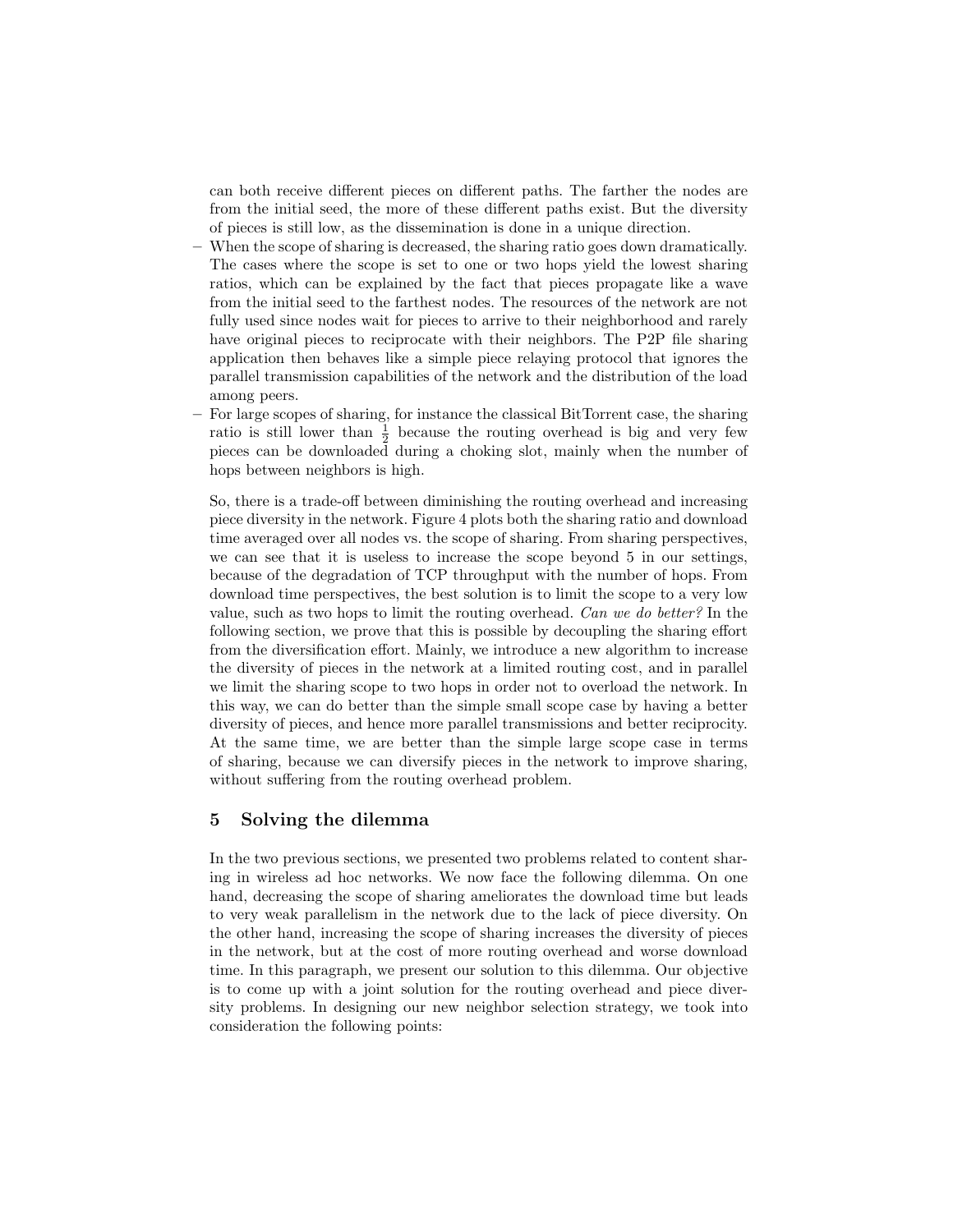- Data transfers between distant peers suffer from very poor performances in wireless ad hoc networks. Hence, a leecher has no incentives to send pieces of the content to far nodes, as they will not be able to serve him back with a high throughput. Moreover, leechers that are far from the initial seed have less original pieces to reciprocate them with their nearer leechers. Considering this, we decided that in our neighbor selection strategy, only seeds send pieces to far peers. Indeed, a seed is a volunteer peer that serves others without expecting any return from them. The leechers have more incentives to concentrate on peers located in their close neighborhood, provided that there are original pieces to share with them.
- If all seeds send pieces to far nodes at the same time, the routing overhead will be large again and performance will decrease. In our solution, we subdivide the piece diversification effort among seeds both in space and time.
- If a seed cannot send a complete piece to the selected peer during the choking slot, the gain in diversity will be null since the smallest unit that a peer can share with others is the piece. In our solution, we limit the scope of diversification of seeds to the number of hops allowing the transfer of a complete piece. Pieces are spread in other parts of the network by other peers becoming seeds and deciding to stay in the torrent.

# 5.1 The neighbor selection strategy

- In the leecher state, peers concentrate on their nearby neighborhood. The scope of sharing is fixed to 2 hops as it is proved to be the best regarding the routing overhead and transfer performance. A leecher maintains 4 simultaneous active outgoing connections. The first 3 connections are dedicated to best uploaders among peers in the sharing scope and the fourth connection consists in an optimistic unchoke allowing to discover new upload capacities and the bootstrap of the sharing. The fourth peer is chosen randomly among leechers within the sharing scope. The selection is done at the end of each choking time slot. Except the limitation of the scope to two hops, this is globally the classical BitTorrent algorithm for leechers.
- In the seed state, peers dedicate their first 3 connections to serve leechers within their sharing scopes (set to 2). These are the connections dedicated to injecting the content in the network by starting from the small sharing area. The fourth connection of a seed is mainly dedicated to diversify pieces in an area wider than the sharing area. This area is called the diversification area of the seed and contains all peers not belonging to its sharing area and that are located at a distance lower than the diversification scope. The scope of diversification is determined by observing the range of piece transmissions (see paragraph 5.4). Paragraph 5.3 studies the optimal way to choose a leecher in the diversification area and paragraph 5.2 shows how the fourth connection is used when there is more than one seed within the diversification area.

# 5.2 Dividing the diversification effort among seeds

Sending pieces to far nodes engenders a big routing overhead. Hence, the diversification effort must be divided between all seeds, both in space and in time. In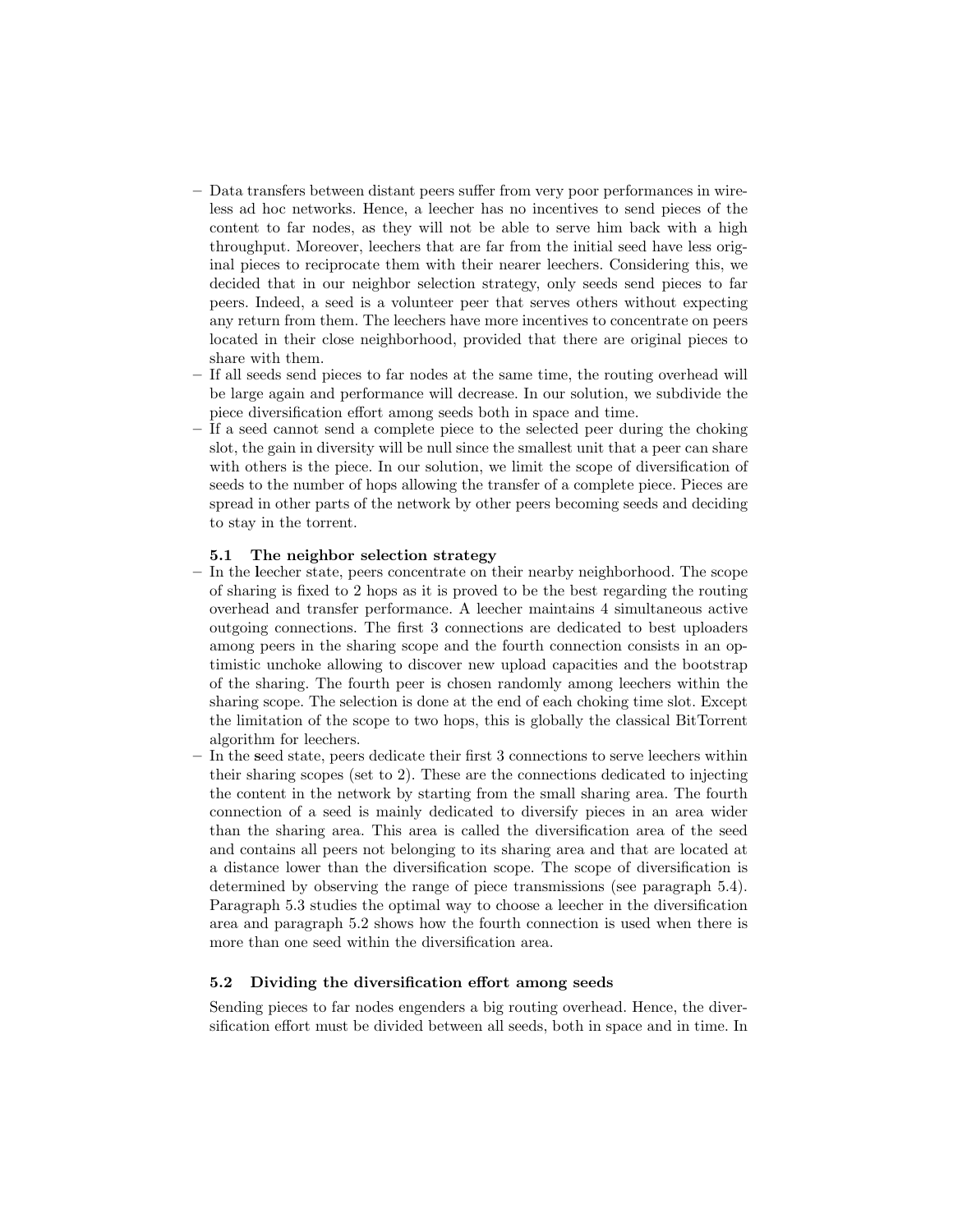our solution, each seed is responsible for its own diversification area and does not have to serve the whole network. Moreover, when there are many seeds within the diversification scope of each other (for example when other peers finish the download and decide to stay), our solution reduces the routing overhead of the fourth connection of each of them, which is dedicated to diversification, by the number of seeds in its diversification area. This is done as follows. The seed pauses for a number of slots equal to the number of seeds in its diversification area between every two diversification time slots. During the pause, the seed can serve leechers in its sharing area. This scheduling is repeated periodically and follows the evolution of the number of seeds. In this way, the total diversification overhead is kept constant as there are more and more seeds in the network.



5.3 Optimal diversification-neighbor selection strategy

 $10$ 

 $\overline{4}$ 

Number

Fig. 5. Download time as a function of the **Fig. 3.** Download time as a function of the Fig. 6. Download time as a function of  $\alpha$  number of hops to the initial seed

In this paragraph, we look for the best strategy used by seeds to select leechers in their diversification areas at time slots. The goal is to maximize the sharing ratio while minimizing the average download time. Let's note the sharing scope of a seed as  $S_s$  and its diversification scope as  $S_d$ . Searching the optimal strategy, we define a parametric general probability distribution to tune the leecher selection and we study, through simulations and by varying the parameter of the distribution, the impact of the different strategies on the torrent performances. We model the probability to select a peer located at  $h$  hops from a seed in its diversification scope (  $S_s < h \leq S_d$ ) as follows:

$$
p(h) = \frac{h^{\alpha}}{\sum_{l=S_s+1}^{S_d} N_l l^{\alpha}}
$$
\n
$$
(1)
$$

 $-5$  0 5<br>Value of the parameter of

10

where  $N_l$  is the number of peers located at l hops and  $\alpha$  is a parameter of the probability distribution. The sum of this probability function over all peers in a diversification area is clearly equal to 1. By setting  $\alpha$  to 0, we can obtain the uniform probability distribution where peers are selected with the same probability independently of their location. For large positive values of  $\alpha$ , the probability to select the farthest peers becomes close to 1, and that to select peers near to the seed almost null. For large negative values of  $\alpha$ , the opposite occurs;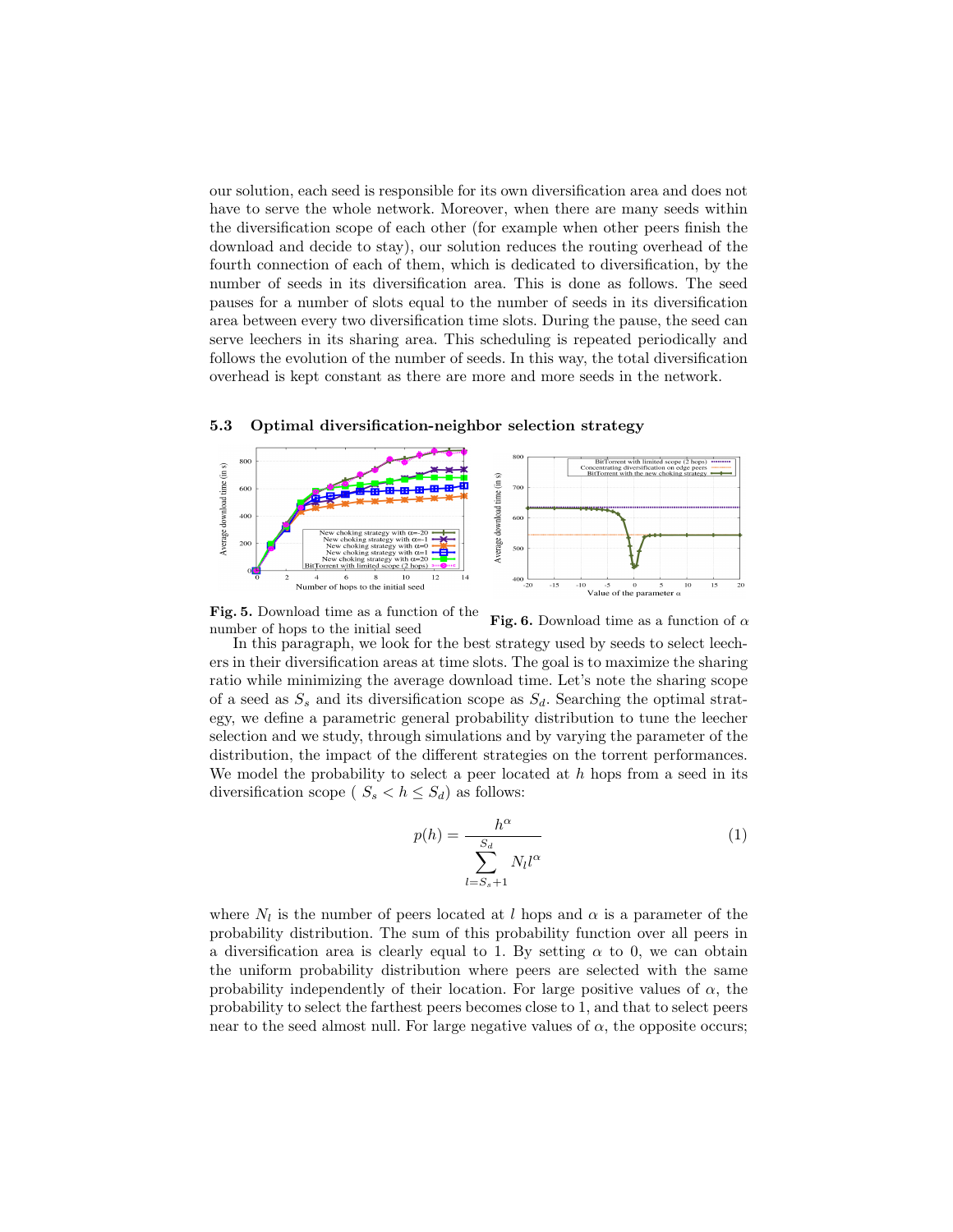the seed diversifies pieces over peers close to it. This parameter  $\alpha$  then covers a large set of strategies, and its optimal value should point us to the optimal leecher selection strategy to use for diversification purposes. Next, we seek this optimal value using extensive simulations. Figure 5 plots the average download time as function of the number of hops to the initial seed for different values of the parameter  $\alpha$ . Figure 6 draws the average download time over all peers as a function of the parameter  $\alpha$ . For large negative values of  $\alpha$ , the download time is maximal and tends to the one obtained without diversifying the pieces (scope 2 in Figure 4). For large positive values of  $\alpha$ , one can obtain a better performance since there is the introduction of some diversity of pieces in the network but the concentration is only on leechers located at the edge of the diversification area. This is below the optimal because of the routing overhead and an inefficient spatial distribution of pieces. Our main observation is that a value of  $\alpha$  equal to 0 gives the best performance. Indeed, for this optimal value, seeds distribute pieces uniformly in the network and then boosts fair sharing among peers and transmission parallelism while having a reasonable average routing overhead. Figure 7 plots the sharing ratio as a function of the number of hops to the initial seed for different values of the parameter  $\alpha$ . Figure 8 presents both the average sharing ratio and the average download time over all nodes as function of the parameter  $\alpha$ . These figures prove that the best choice of  $\alpha$  is 0 as it also results in the best sharing ratio. Indeed, large negative values of  $\alpha$  means no diversification of pieces and then the lowest sharing ratio is recorded, whereas for large positive values, one can obtain a better sharing ratio but the load is not equally divided among leechers. For the uniform probability case, the sharing opportunities are the best because original pieces are distributed over all peers and sharing areas and the load is not concentrated on any local neighborhood.



Fig. 7. Sharing ratio as a function of the Fig. 8. Sharing ratio and download time as number of hops to the initial seed a function of  $\alpha$ 

#### 5.4 Choice of the diversification scope

The results shown up to now have been obtained for a diversification scope set to 10. In this paragraph, we study the impact of this scope both on download time and sharing ratio. Figure 9 plots the average download time and the average sharing ratio over all nodes vs. the scope of diversification. It shows that for small values of this scope, there is not enough diversity introduced into the network.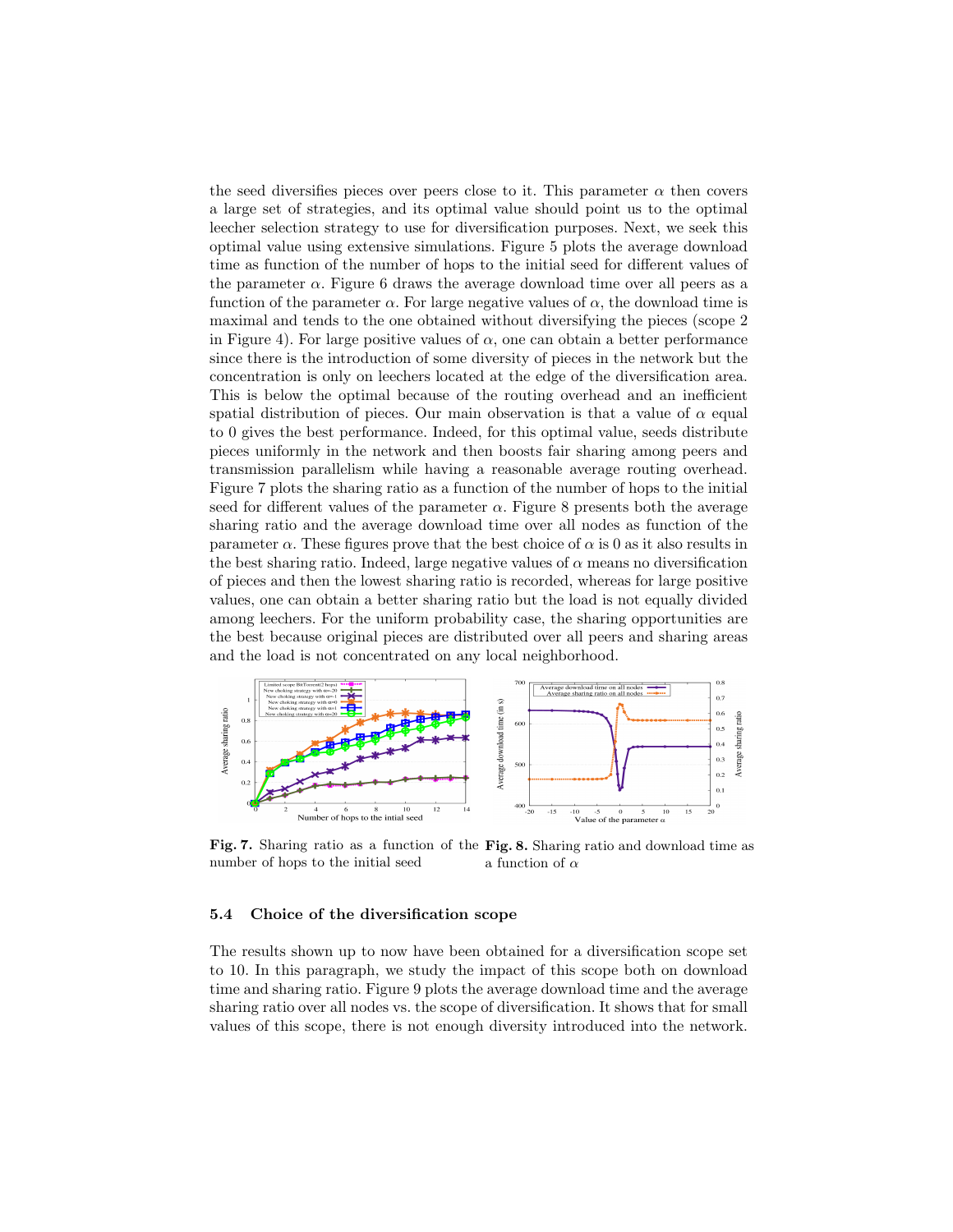Hence, the sharing ratio decreases considerably and the download time worsens. For large diversification scopes, again the sharing ratio and download time worsen for the simple reason that TCP becomes unable to send entire reusable pieces far away from the seed. It is clear that in our settings a diversification scope around 10 hops away from each seed leads to best performances both from download time and sharing ratio perspectives. This should be the largest scope where entire content piece could be sent. Figure 10 confirms this claim by showing the average number of pieces a seed can send as a function of the number of hops to the leecher. As a result, the diversification scope must be fixed so that it does not exceed the range of pieces. To support this in practice, the seed can adapt its diversification scope up or down by measuring the number of pieces that it can send during a choking slot to leechers located at the edge of the diversification area. We leave this online adaptation for a future research.



Fig. 9. Download time as a function of the Fig. 10. Average number of pieces sent durdiversification scope ing a choking slot

# 6 Mobility helps diversification

In the previous sections, we supposed that the network is fixed. In the case of mobility of nodes, two main factors must be considered. On one hand, the mobility naturally increases the diversity of pieces, since the neighborhood of a peer is changing while moving. In this case, one can hope that there will be enough sharing opportunities and hence there will be no need for sending pieces to far away nodes to boost diversity. On the other hand, as long paths suffer from bad performances in mobile ad hoc networks, it would be better to have a short range of sharing and diversification. Preliminary simulation results (see [9]) show indeed that the mobility has a beast and a beauty. The beast is that it increases packet losses over long multi-hop paths, thus it makes it almost inefficient to send pieces to faraway peers. The beauty is that the mobility efficiently improves piece diversity since peers are continuously exchanging new pieces with the new peers they meet while moving across the network. We give a flavor of the results in Figures 11 and 12, where we compare respectively the download time and the average sharing ratio for both the fixed and the mobile scenarios when the diversification effort is activated or disabled. In these simulations, the RandomWay point mobility model is used. The speed of nodes is set to 2m/s and two pause times have been considered (2s and 10s). The curves in the figures correspond to no diversification and different sharing scopes. The